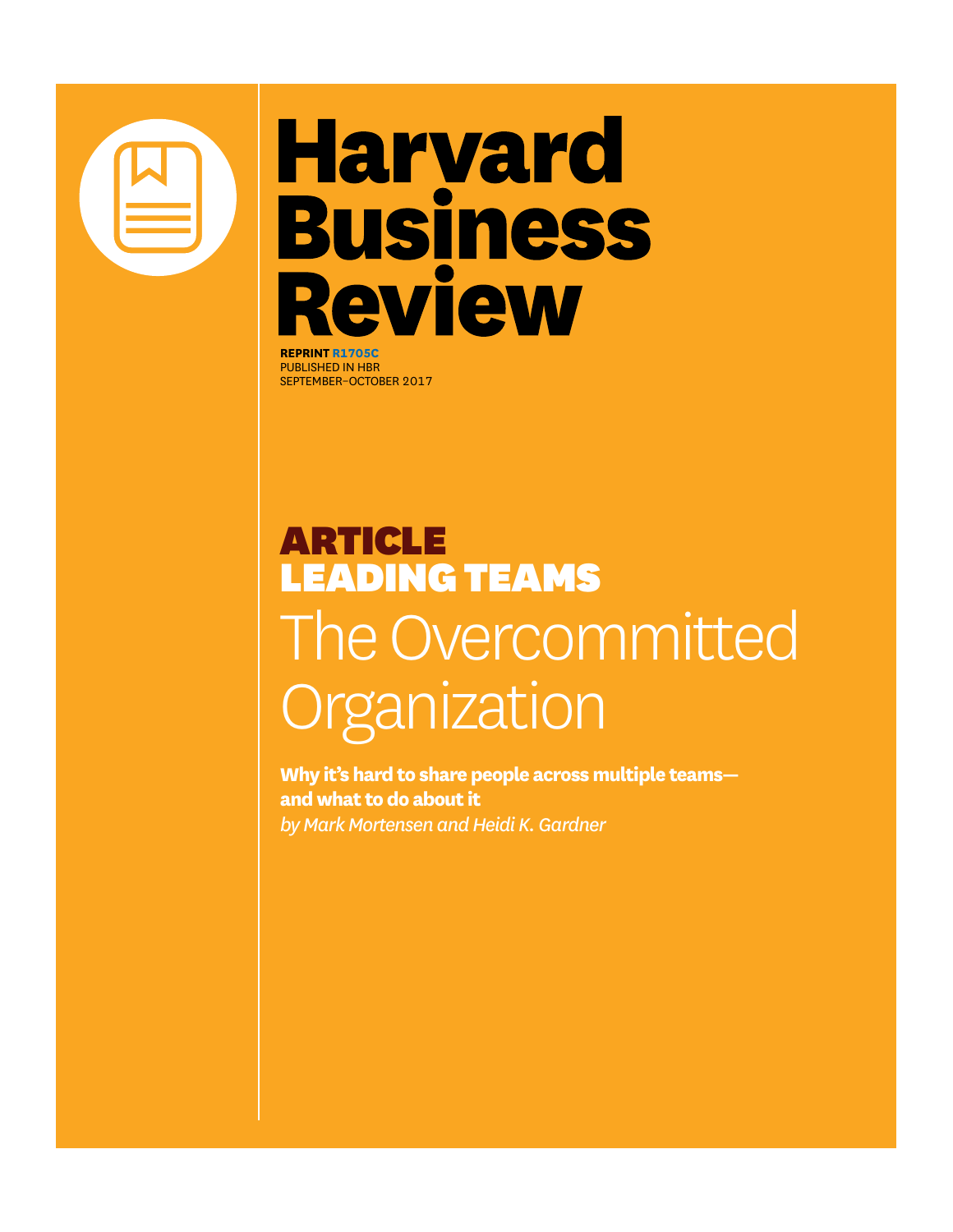

**ILLUSTRATION BY HYLTON WARBURTON**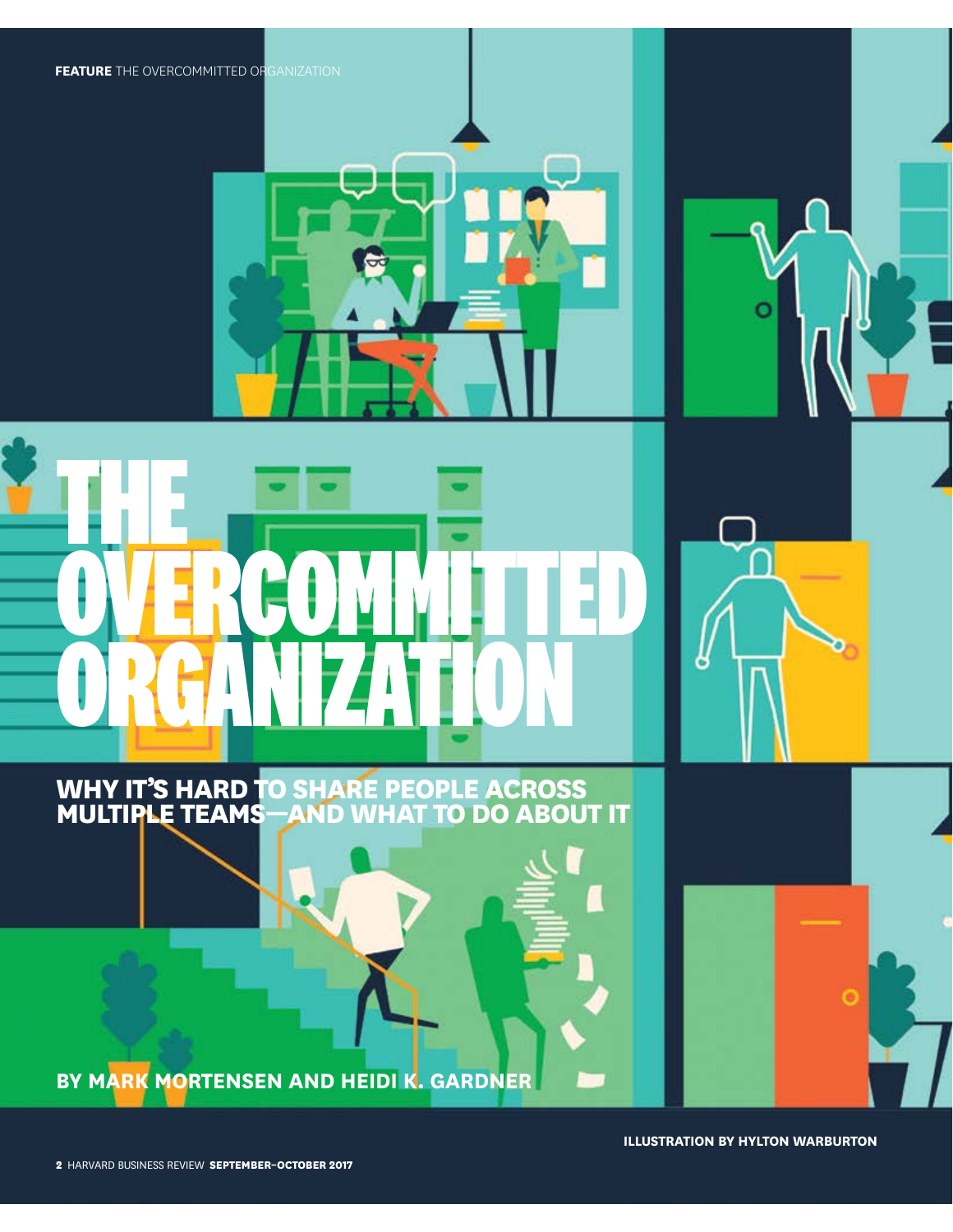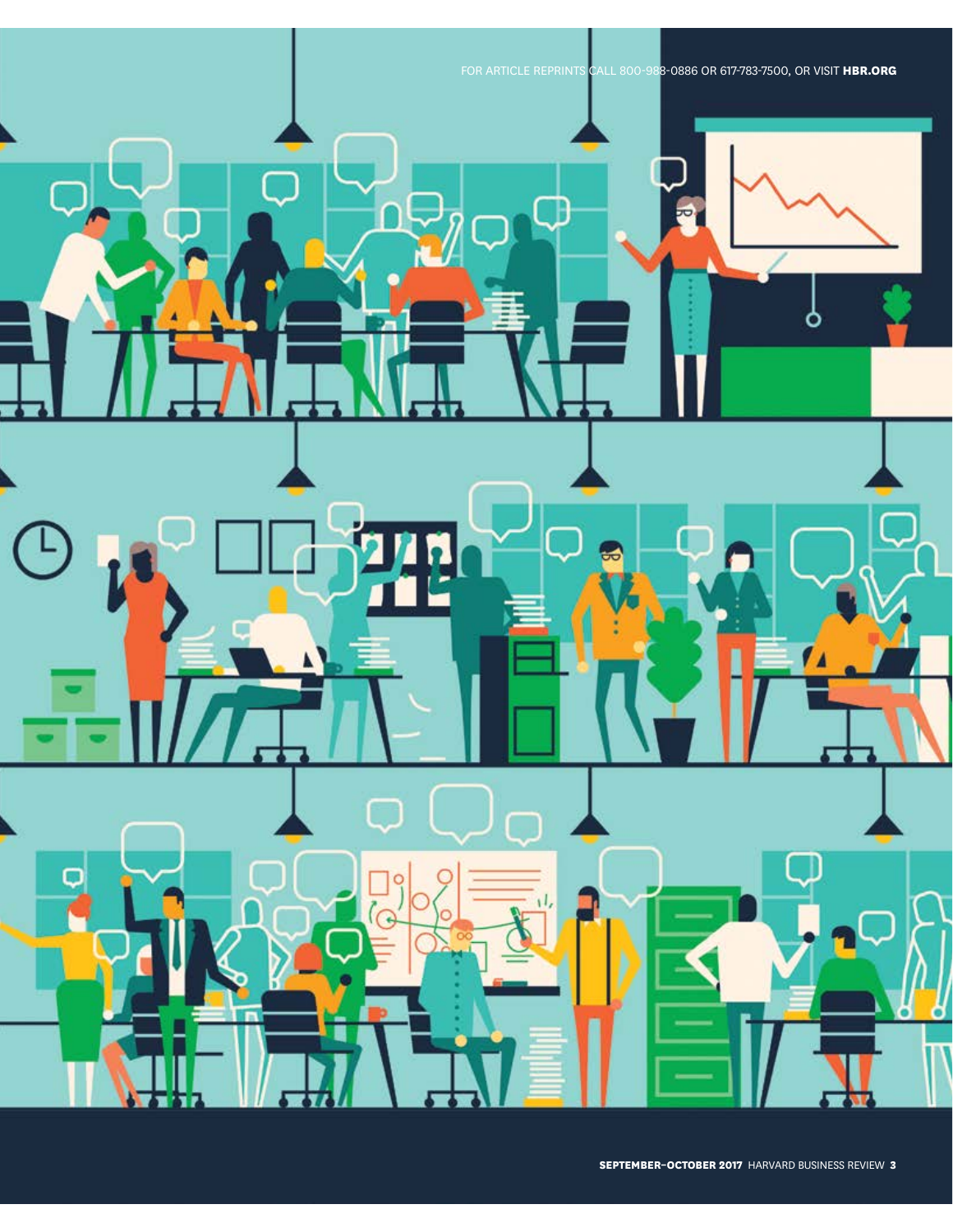**IN BRIEF**

#### **THE PROS**

By assigning people to multiple teams at once, organizations make efficient use of time and brainpower. They also do a better job of solving complex problems and sharing knowledge across groups.

#### **THE CONS**

Competing priorities and other conflicts can make it hard for teams with overlapping membership to stay on track. Group cohesion often suffers. And people who belong to many teams at once may experience burnout, which hurts engagement and performance.

#### **THE FIXES**

Leaders can mitigate these risks by building trust and familiarity through launches and skills mapping, identifying which groups are most vulnerable to shocks, improving coordination across teams, and carving out more opportunities for learning.

senior executive we'll call Christine is overseeing the launch of Analytix, her company's new cloud-based bigdata platform, and she's expected to meet a tight go-live deadline. Until two weeks ago, her team was on track to do that, but it has since fallen seriously behind schedule. Her biggest frustration: Even though nothing has gone wrong with Analytix, her people keep getting pulled into other projects. She hasn't

**A** seen her three key engineers for days, because they've been busy fighting fires around a security breach on another team's product. Now she has to explain to the CEO that she can't deliver as promised—at a time when the company badly needs a successful launch.

Christine's story is hardly unique. Across the world, senior managers and team leaders are increasingly frustrated by conflicts arising from what we refer to as multiteaming—having their people assigned to multiple projects simultaneously. But given the significant benefits of multiteaming, it has become a way of organizational life, particularly in knowledge work. It allows groups to share individuals' time and brainpower across functional and departmental lines. It increases efficiency, too. Few organizations can afford to have their employees focus on just one project at a time and sit idle between tasks. So companies have optimized human capital somewhat as they would machines in factories, spreading expensive resources across teams that don't need 100% of those resources 100% of the time. As a result, they avoid costly downtime during projects' slow periods, and they can bring highly specialized experts in-house to dip in and out of critical projects as needed. Multiteaming also provides important pathways for knowledge transfer and the dissemination of best practices throughout organizations.

As clear and quantifiable as these advantages are, the costs are substantial and need to be managed, as Christine would attest. Organizations open themselves up to the risk of transmitting shocks across teams when shared members link the fates of otherwise independent projects. And teams discover that the constant entrance and exit of members weakens group cohesion and identity, making it harder to build trust and resolve issues. Individual employees pay a big price as well. They often experience stress, fatigue, and burnout as they struggle to manage their time and engagement across projects.

Over the past 15 years, we have studied collaboration in hundreds of teams, in settings as varied as professional services, oil and gas, high tech, and consumer goods. (See the sidebar "About the Research.") By carefully observing people during various stages of project-driven work, we have learned a tremendous amount about multiteaming. In this article we discuss why it is so prevalent in today's economy, examine the key problems that crop up for organizational and team leaders, and provide recommendations for how to solve them.

#### **WHY THIS MATTERS NOW**

Even though assigning employees to multiple projects at once is not new, the practice is especially widespread today. In a survey of more than 500 managers in global companies, we found that 81% of those working on teams worked on more than one concurrently. Other research places the number even higher—for example, 95% in knowledge-intensive industries.

Why is multiteaming practically ubiquitous? For several reasons.

First, organizations must draw on expertise in multiple disciplines to solve many large, complex problems. Businesses are tackling cybersecurity risks that span departments as diverse as finance, supply chain, and travel. Energy companies are coordinating global megaprojects, including the opening of new deep-sea resource fields. Transportation and logistics firms are tasked with getting resources from point A to point B on time, irrespective of how remote those points are or what is being delivered. Large-scale manufacturing and construction endeavors, such as aircraft and city infrastructure projects, require tight collaboration between those producing the work and the agencies regulating it. In such contexts, organizations can't rely on generalists to come up with comprehensive, end-to-end solutions. They must combine the contributions of experts with deep knowledge in various domains. (For more on this, see "Getting Your Stars to Collaborate," HBR, January–February 2017.)

Second, with crowded markets and reduced geographic and industry barriers, organizations now face greater pressure to keep costs down and stretch resources. One client manager in a professional services firm noted, "To be really good stewards of client dollars, we don't want to pay for five weeks of a specialist's time when what we really need is an intense effort from that person in week five." That's why "bench time" between projects and even slow periods during projects have become increasingly rare. The instant people are underutilized, their organizations put them to work on other things. In our research we found that even senior-level managers were flipping among seven or more projects in a single day—and as many as 25 in a given week. Compounding this, technology makes it easier to track downtime—even if it's just minutes—and assign employees work or loop them into projects during any lulls.

Third, organizational models are moving away from hierarchical, centralized staffing to give employees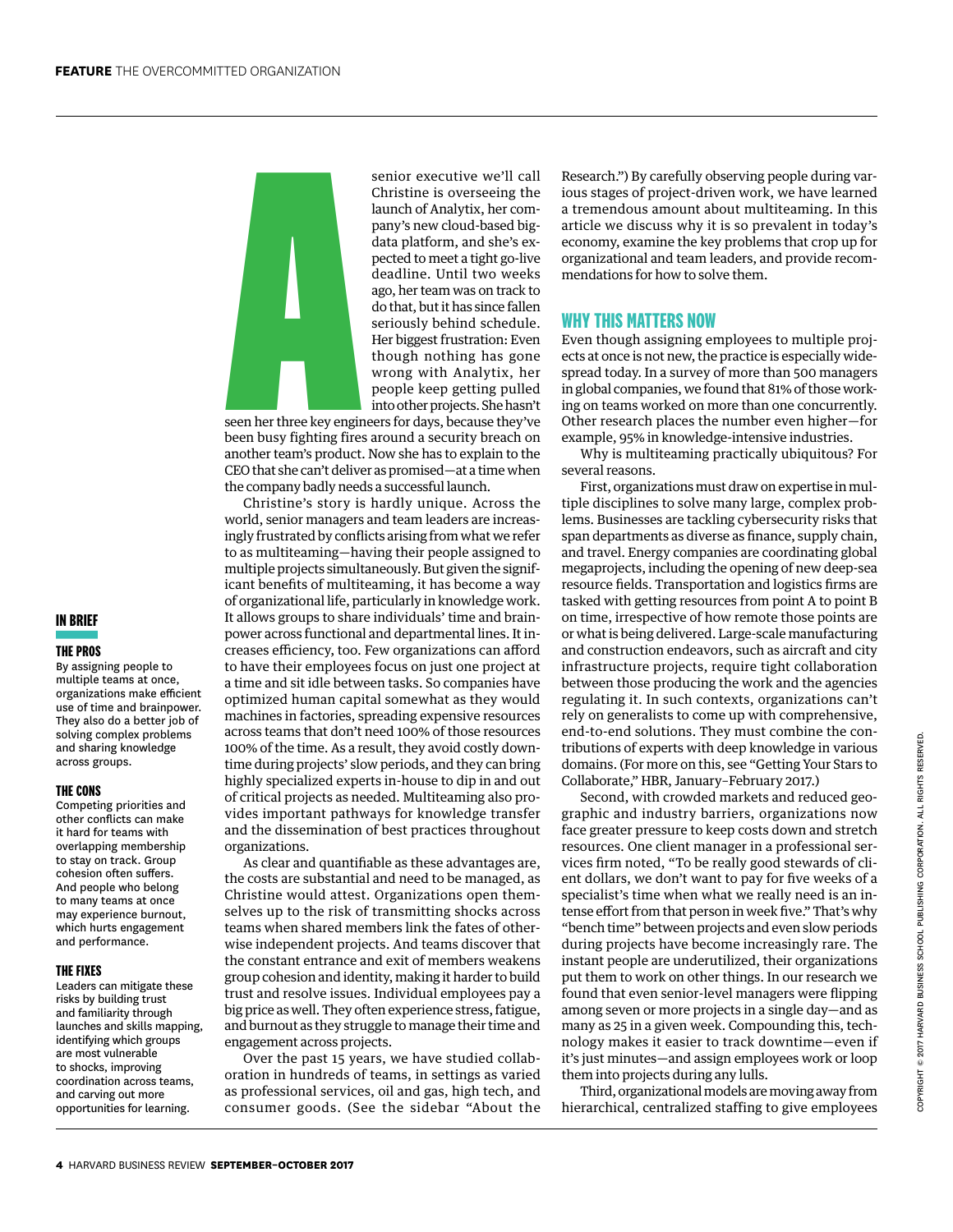

more choice in their projects and improve talent development, engagement, and retention. Indeed, in the gig economy, individuals have greater control than ever over the work they do (think open-source software programmers). This has made leading teams an even more critical skill. (For more on this, see "The Secrets of Great Teamwork," HBR, June 2016.) At the same time, it has brought multiteaming—and the associated risks—to a whole new level. More and more people have at-will contracts and work not only on multiple projects but for multiple organizations. In many cases, companies are sharing team members' time and smarts with market rivals.

Although most managers recognize the increasing prevalence of multiteaming, few have a complete understanding of how it affects their organizations, their teams, and individual employees. For instance, top leaders in one professional services firm were surprised to learn who in their organization was most squeezed by multiteaming. First-year associates worked on as many as six projects in a week, which at a glance seemed like a lot. But the number rose steeply with tenure—employees worked on as many as 15 projects a week once they had reached the sixyear mark. More-experienced people were members of fewer concurrent teams, but the more senior they got, the more likely they were to lead many projects at the same time. (See the exhibit "Who's Feeling the Pain?") Interviews revealed that working on multiple teams was stressful—one person likened it to being "slapped about" by different project leaders—despite benefits such as bringing lessons from one project to bear on others.

It's a classic "blind men and elephant problem." Managers see some of the benefits and some of the drawbacks firsthand but rarely all at once, because

those things play out through different mechanisms and at different levels. Imagine, for example, a sales manager who wants to provide better solutions for customers by incorporating insights from her team members' experiences on other projects. That's not going to happen if splitting each individual's time across five projects means her team doesn't have the bandwidth to sit down and share those great ideas in the first place. Or consider a project manager who is thinking about adding a third engineer to his team just 10% of a full-time equivalent—to reduce the load on his two overworked lead engineers. He may not recognize that this sort of slicing and dicing is the reason his first two engineers are in danger of burnout—they are being pulled into too many competing projects. Examples like these abound.

For the most part, the benefits of multiteaming involve efficiency and knowledge flow, while the costs are largely intra- or interpersonal and psychological. That may be why the costs are tracked and managed less closely, if at all—and why they so often undermine the benefits without leaders' realizing it.

#### **MANAGING THE CHALLENGES**

Through our research and consulting, we have identified several ways that both team and organizational leaders can reduce the costs of multiteaming and better capitalize on its benefits. We'll outline them below.

**Priorities for team leaders.** Coordinating members' efforts (both within and across teams) and promoting engagement and adaptability are the key challenges for team leaders. Focusing on those goals early on, before your team even meets for the first time, will help you establish stronger relationships, reduce coordination costs, ease the friction of transitions,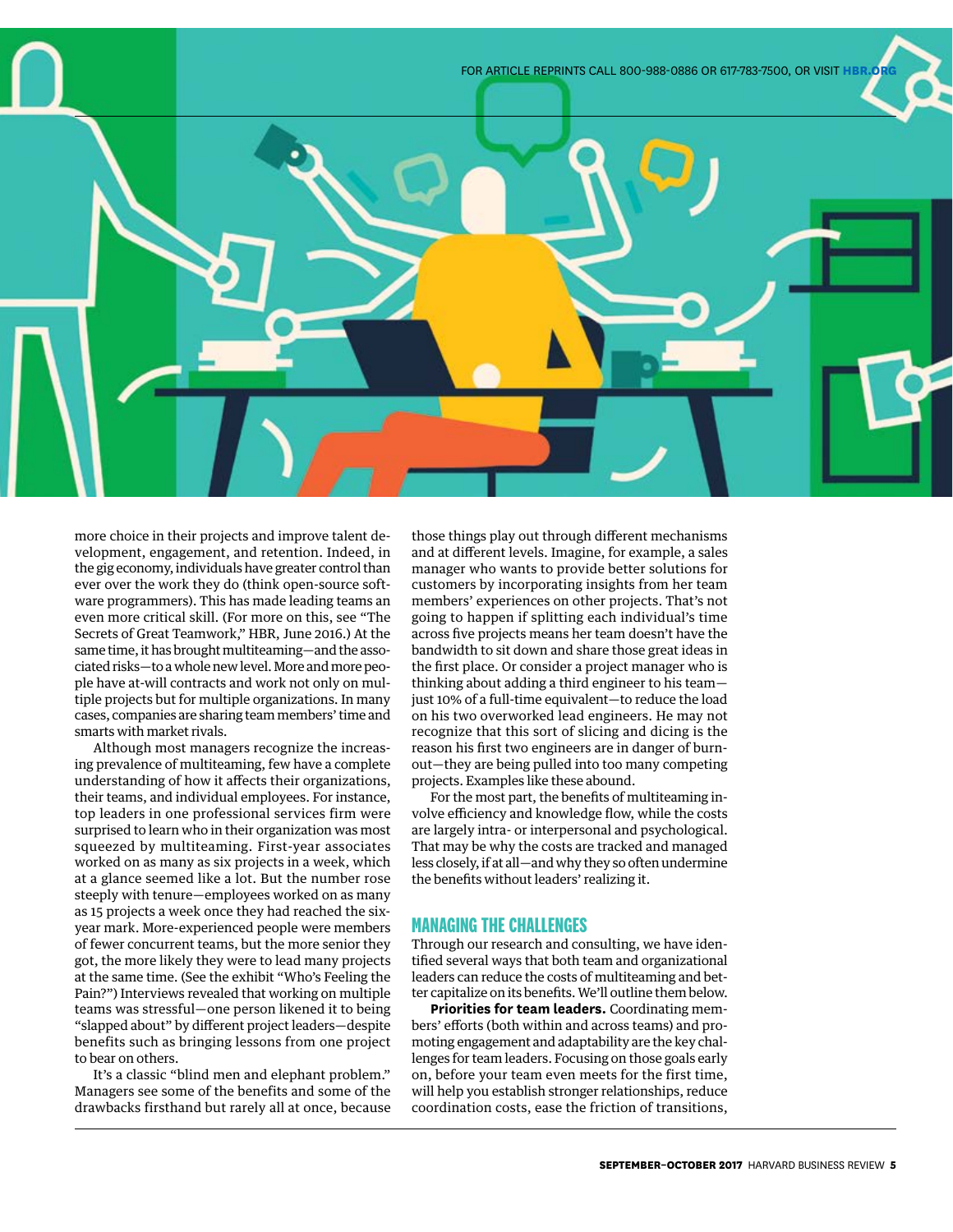ward off political skirmishes, and identify risks so that you can better mitigate them. Here's how to do it:

*Launch the team well to establish trust and familiarity.* When fully dedicated to one team, people learn about their teammates' outside lives—family, hobbies, life events, and the like. This enables them to coordinate better (they know, for example, that one teammate is off-line during kids' bedtimes or that another routinely hits the gym during lunch). More important, it forges strong bonds and interpersonal trust, which team members need in order to seek and offer constructive feedback, introduce one another to valuable network connections, and rely on one another's technical expertise.

When multiteaming, in contrast, people tend to be hyperfocused on efficiency and are less inclined to share personal information. If you don't engineer personal interactions *for* them, chances are they'll be left with an anemic picture of their teammates, which can breed suspicion about why others fail to respond promptly, how committed they are to team outcomes, and so on. So make sure team members spend some time in the beginning getting to know their colleagues. This will also help far-flung contributors give one another the benefit of the doubt later on. A Boston-based designer told us about his British counterpart:

"I used to think that Sylvia was frosty and elitist, because she never jumped into our brainstorming sessions. Instead, she sent missives afterward, sometimes only to the project director. Then we spent a few days working together in person while I was in London, and I came to appreciate that she's an introvert who just needs time to process ideas before responding. Plus, because she had never met any of us, it was really hard for her to keep track of who had said what on the calls; she recognized only the leader's unique accent."

After the designer shared that "aha" with the team leader, the group switched to video calls so that everyone could see Sylvia's "thinking face" and she could feel confident that she was responding to the right people when making comments.

Formally launching the team—in person, if at all possible—helps a lot, especially if members open up about their own development goals. At McKinsey each team member, including the leader, explains how he or she expects to use that project to build or improve a critical skill. This level of openness not only encourages people to display some vulnerability (which is practically the definition of trust) but also gives members concrete ideas about how they can help one another.

The launch may feel like an unnecessary step if people know one another and everyone is ready to dive in, but research shows that team kickoffs can improve performance by up to 30%, in part because they increase peer-to-peer accountability. By clarifying

## **ABOUT THE RESEARCH**

Over the past 15 years, we've been measuring both the benefits and the trade-offs of multiteaming in areas such as human capital, resource utilization, quality management, and customer satisfaction. We have conducted:

**IN-DEPTH STUDIES** of eight global professional services firms where multiteaming is the norm, including statistical analyses of their staffing databases and personnel records.

**A SURVEY OF** more than 500 midlevel managers in global companies, representing a wide range of industries and professions, to examine trends across organizations and geographies.

**ONGOING RESEARCH AT** a 5,000-person technology and services company that is trying to optimize multiteaming. So far, this includes more than 50 interviews with team leaders and executives. We're also designing organizational experiments to test best practices and collect data on outcomes such as efficiency, staff burnout, and customer satisfaction.

**ONGOING RESEARCH ON**  agent-based modeling to understand the behavior of large systems of interconnected teams. We are also using simulations to model multiteaming, with a focus on understanding the relationship between team size, percentage of overlap among teams, and the number of teams each team member is on.

roles and objectives up front and establishing group norms, you're letting people know what to expect from their colleagues. That's needed on any team, of course, but it's especially critical in organizations where people belong to several teams at once and must absorb *many* sets of roles, objectives, and norms to do good work across the board.

On teams that people frequently join or leave, you'll need to periodically "re-kick" to onboard new members and assess whether agreed-upon processes and expectations still make sense. A good rule of thumb is to do this whenever 15% of the team has changed.

*Map everyone's skills.* Figure out the full portfolio of capabilities that each person brings to the project both technical skills and broader kinds of knowledge, such as familiarity with the customer's decisionmaking process, or a knack for negotiation, or insights about an important target market. Make sure everyone knows how each teammate contributes. This increases the chances that members will learn from one another. The pride people take in sharing their knowledge and the cohesion fostered by peer mentoring are often as valuable as the actual knowledge shared.

As with launching, it's tempting to skip mapping if many members have worked together before. But we've found that even familiar teams are likely to hold outdated assumptions about individuals' potential contributions and often disagree about their teammates' expertise. As a result, they may argue about which roles members should play or bristle at assignments, thinking they're unfair or a bad fit. People may also waste time seeking outside resources when a teammate already has the needed knowledge, which demotivates those whose skills have been overlooked.

Sherif, a tax expert, experienced these problems when he joined with four colleagues to pitch a new client. "We'd all worked together on prior projects over the years—enough, we assumed, to know one another's 'sweet spots,'" he told us. "Over time, though, I grew more and more frustrated that two of my partners kept adding bits of regulatory advice to the pitch document—that's why I was on the team! I was handling nearly the exact same issue for a current client. I felt undermined, and the more they tried to sideline me, the more cantankerous I got." A few days before the client meeting, the group talked it out and discovered that Sherif had been honing his specialist expertise on projects the others hadn't been part of. They simply didn't realize what he had to offer. "We'd all been running in so many directions at the same time that our individual knowledge was changing quickly," he says. "No wonder we had friction."

Skills mapping could have prevented this. It also streamlines communication (no need to "reply all" if you know who's actually responsible for an issue). And it equips members to hold one another accountable for high-quality, on-time delivery, which is otherwise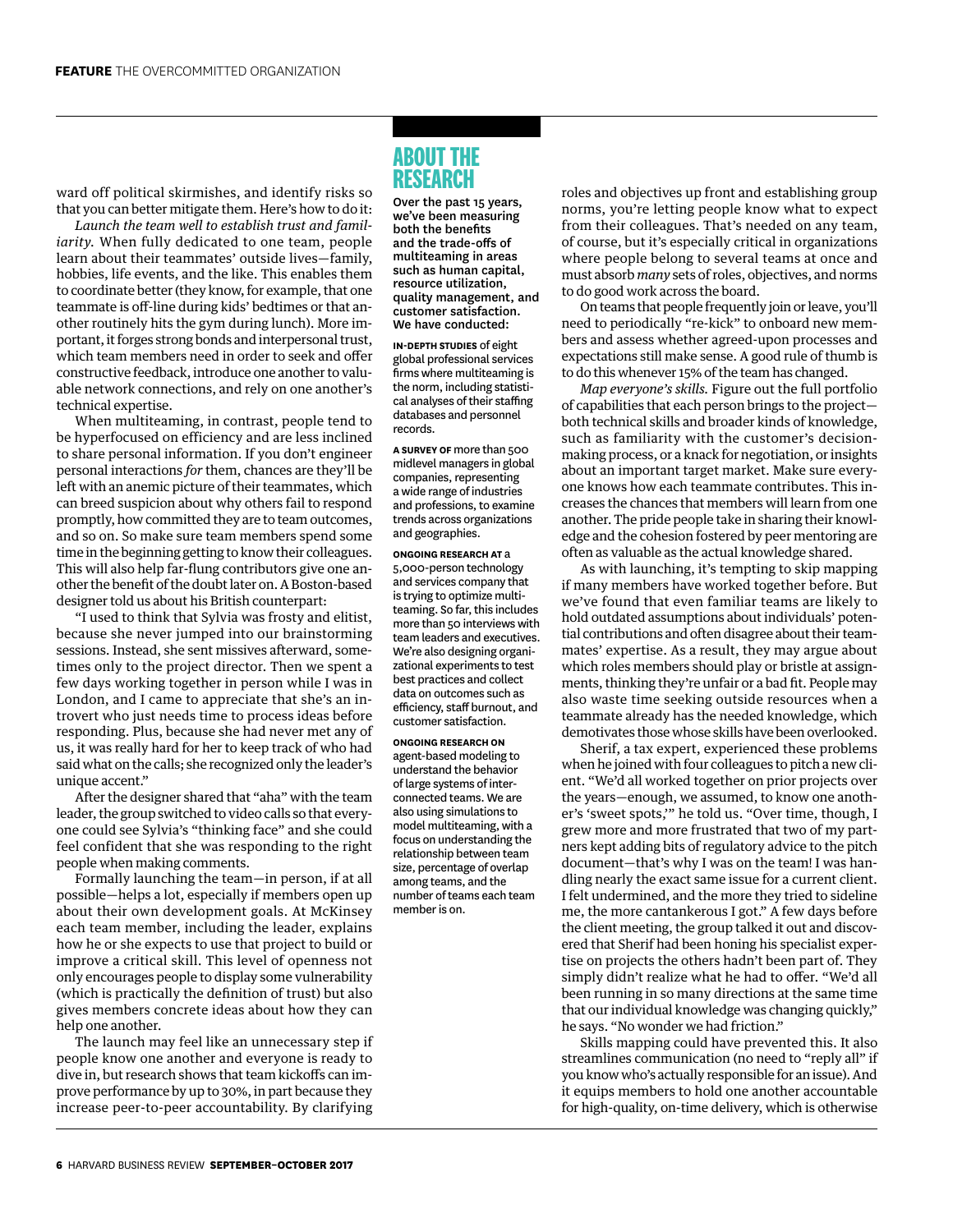### **WHO'S FEELING THE PAIN?**

tricky when people are frequently coming and going. Creating the expectation of peer accountability relieves you as the team leader from some of that day-today oversight, freeing you up to scan the environment for potential shocks from other teams, for example, or to handle some of the inevitable negotiations about shared resources.

*Manage time across teams.* As you form a team, explicitly talk about everyone's competing priorities up front. By preemptively identifying crunch periods across projects, you can revamp deadlines or plan on spending more hands-on time yourself at certain points. Making the topic "discussable" so that people won't feel guilty about conflicts allows the team to openly and productively handle these issues when they come up later.

Establishing the right rhythm of meetings will make it easier to manage time across teams and address competing priorities. At the outset, you'll want to schedule several full-team meetings at critical junctures. (Research shows, for instance, that the halfway point in any project is a vital moment for a check-in, because that's when people shift into a higher gear, acutely aware that their time is limited.) Make attendance truly mandatory, and ensure it by giving each team member a piece of the meetings to run—even if it's just for 10 minutes. Check in early to see that all members have cleared meeting dates with their other teams. Ideally, the organizational culture will support formal check-in meetings as a high priority. If not, you may need to coordinate with other team leaders before putting a schedule together.

When you plan other team meetings, invite exactly who's needed and no one else, to minimize scheduling conflicts with other teams. Most of the time, you won't need everyone. Meet in subteams whenever possible. Don't forget to leverage technology: Instead of using precious live meeting time for updates, send a three-line e-mail or keep an online dashboard updated so that people can track progress as needed. Although technology doesn't replace face-to-face interaction, it can tide you over when a full meeting is too costly. And be creative: Younger team members are more likely to watch a 30-second video update than to read a two-page memo. Brief, spontaneous check-ins with team members over Skype or FaceTime can keep you updated on their competing deadlines; this visual interaction makes it more likely that you'll pick up cues about their stress and motivation levels, too.

*Create a learning environment.* Learning makes work feel more meaningful, and it's supposed to be a major benefit of multiteaming—but it often gets crowded out by time pressures. There are other obstacles as well: Even if you've worked to build trust and personal connections, it's harder for multiteamers to give effective feedback than it is for dedicated team members, because people whose time is divided At one professional services firm, the employees most squeezed by multiteaming were mid-tenure associates—they helped with more and more projects as they gained experience. But the more senior people became, the more likely they were to lead many projects at the same time.



among several projects are less likely to regularly observe their teammates' actions or to be present at a time that "feels right" to offer critiques. Members who see only a small slice of a project may lack the context to fully understand what kind of feedback is appropriate. They also tend to focus on short-term tasks and to communicate with one another only when required.

Carrie, for example, was promoted to run the development office of a major metropolitan hospital, and her new 20-person staff was splitting its time among dozens of projects each week. After six months she realized, "We were all living in a feedback desert. I literally hadn't had a single comment in half a year about how I could do my job better, despite clear examples of projects that hadn't lived up to expectations." To change the tone, she modeled seeking input and responding to it constructively. "Doing so day in and day out, I started to create an environment where people shared their concerns to get help as soon as they needed it," she says. "Over time, it felt safe enough to put in more-formal processes to review projects and allow everyone to learn from errors without fear of retribution or blame."

You can also designate team members from different functions or offices to colead parts of the project so that they benefit from greater cross-contact; a formal assignment makes it more likely that they'll devote time to learning from each other. Similarly, pair a highly experienced team member with someone more junior and help them understand what both can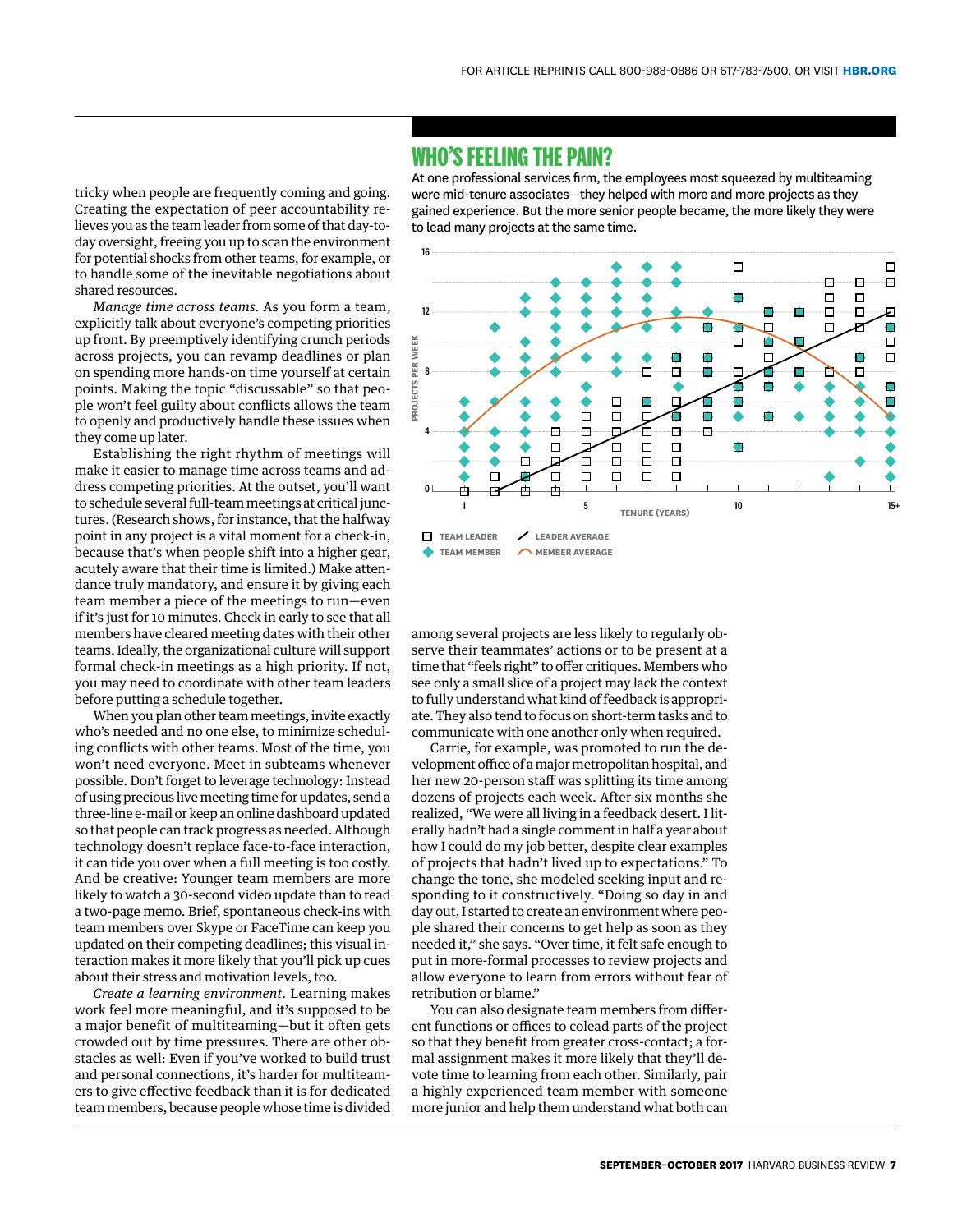# **GOALS OF MULTITEAMING**

#### **(AND THE CHALLENGES THAT CAN UNDERMINE THEM)**

| <b>GOALS FOR TEAMS</b>                                                                                                                                                                                                                                         | <b>CHALLENGES</b>                                                                                                                                                                                                                                                                                                                            |
|----------------------------------------------------------------------------------------------------------------------------------------------------------------------------------------------------------------------------------------------------------------|----------------------------------------------------------------------------------------------------------------------------------------------------------------------------------------------------------------------------------------------------------------------------------------------------------------------------------------------|
| <b>COST SAVINGS, because team</b><br>members whose expertise is not<br>required at the moment can bill<br>their downtime to other projects<br><b>PROCESS IMPROVEMENTS as a</b><br>result of importing best practices<br>and insights through shared<br>members | Weakened relationships and coherence within<br>teams and projects                                                                                                                                                                                                                                                                            |
|                                                                                                                                                                                                                                                                | Stress and burnout, particularly when members<br>end up with assignments that exceed 100% time<br>commitment                                                                                                                                                                                                                                 |
|                                                                                                                                                                                                                                                                | Interteam coordination costs so that schedules of<br>projects with shared members don't collide                                                                                                                                                                                                                                              |
|                                                                                                                                                                                                                                                                | Rocky transitions as members switch between<br>tasks where their contributions are defined relative<br>to other members' skills, adjust to different roles<br>(boss on one team but subordinate on another),<br>and learn new team contexts with unfamiliar<br>routines, symbols, jokes, expectations, tolerance<br>for ambiguity, and so on |
|                                                                                                                                                                                                                                                                | Reduced learning, because members lack time<br>together to share knowledge and ideas                                                                                                                                                                                                                                                         |
|                                                                                                                                                                                                                                                                | Reduced motivation, because members have a<br>small percentage of their time dedicated to any<br>given project                                                                                                                                                                                                                               |
| <b>GOALS FOR ORGANIZATIONS</b>                                                                                                                                                                                                                                 | <b>CHALLENGES</b>                                                                                                                                                                                                                                                                                                                            |
| <b>THE CAPABILITY TO SOLVE</b><br><b>COMPLEX PROBLEMS with</b><br>members who have deep,<br>specialized knowledge                                                                                                                                              | Politics and tensions over shared human resources<br>Coordination costs of aligning timelines of projects<br>even when they are not linked by content or<br>workflow                                                                                                                                                                         |
| <b>IMPROVED RESOURCE</b><br><b>UTILIZATION</b> across projects (no<br>one is dedicated to a project that<br>needs only 5% of his or her time)<br><b>INCREASED KNOWLEDGE</b><br><b>TRANSFER</b> and learning through<br>shared membership                       | Weakened identification with the organization if<br>people feel commoditized<br>Increased risk as shocks affecting one team may pull<br>shared members off other projects                                                                                                                                                                    |
|                                                                                                                                                                                                                                                                |                                                                                                                                                                                                                                                                                                                                              |

gain from the exchange—it's not just one-way learning flowing down to the junior person.

Foster curiosity by posing "What if…?" questions when it's likely that different members' backgrounds will provide new insights. If you get a question that you know another member could answer more fully, given his or her experience, redirect the asker and prompt the expert to do a bit of tutoring.

*Boost motivation.* On traditional, fixed teams, a strong sense of cohesion and group identity motivates members. But leaders in multiteaming environments need to leverage more of an exchange relationship. The ability to get jazzed about a project naturally flags when members spend only a small amount of time on it. Their inner accountant asks, "If I'll get only 10% of the credit, how much time and effort should I devote to this?" Figure out what your ten-percenters really value and frame the work in terms of those rewards. For example, if you have a Millennial who is eager to develop transferable skills, you might occasionally take time during meetings to have team members share and learn something new, or hold a workshop at the end of the project in which members cross-train.

Remember, too, that a sense of fairness drives many behaviors. If people feel they are pulling their weight while others slack off, they quickly become demotivated. When team members are tugged in many directions, it's often difficult for each one to recognize and appreciate how hard the others are working. As the leader, keep publicly acknowledging various members' contributions so that they become visible to the whole team, spawning a greater awareness of the collective efforts.

Like Christine, the frustrated leader of the Analytix software team, you might be feeling the strain of sharing valuable talent with other teams. Before you reach the breaking point, take these steps to clarify and manage your interdependency with other teams. They will help you avoid conflicts when that's possible, defuse them when it's not, and set an example of better collaboration with other team leaders—peers who face the same challenges you do.

**Priorities for organizational leaders.** If you're leading an organization where multiteaming is prevalent, you'll need to keep a close eye on how—and how many—members are shared across teams. We've found that you can reduce organizational risk and boost innovation by following these steps:

*Map and analyze human capital interdependence.*  Patterns of team overlap range from highly concentrated (a large proportion of members are shared by just a few teams) to highly dispersed (the sharing is spread out across many teams).

Each pattern has its own implications for risk management. When a surprise problem jolts one team, the cry "All hands on deck" pulls shared members off their other teams—with disproportionately large effects on teams that have a concentrated overlap in members. When the overlap is more dispersed, the shock will be felt by more teams but to a lesser extent by each one. (See the exhibit "Who Takes the Hit?")

There are implications for knowledge transfer as well. Best practices travel from one project to the next as team members share what's working—and what isn't—on their other projects. Highly concentrated overlap makes it easier to spread ideas from one team to another; highly dispersed overlap makes it easier to spread them to more teams.

Keep an accurate map of the links among teams in your organization through periodic updates from managers and team members. The frequency of these check-ins will depend on the life cycles of your teams.